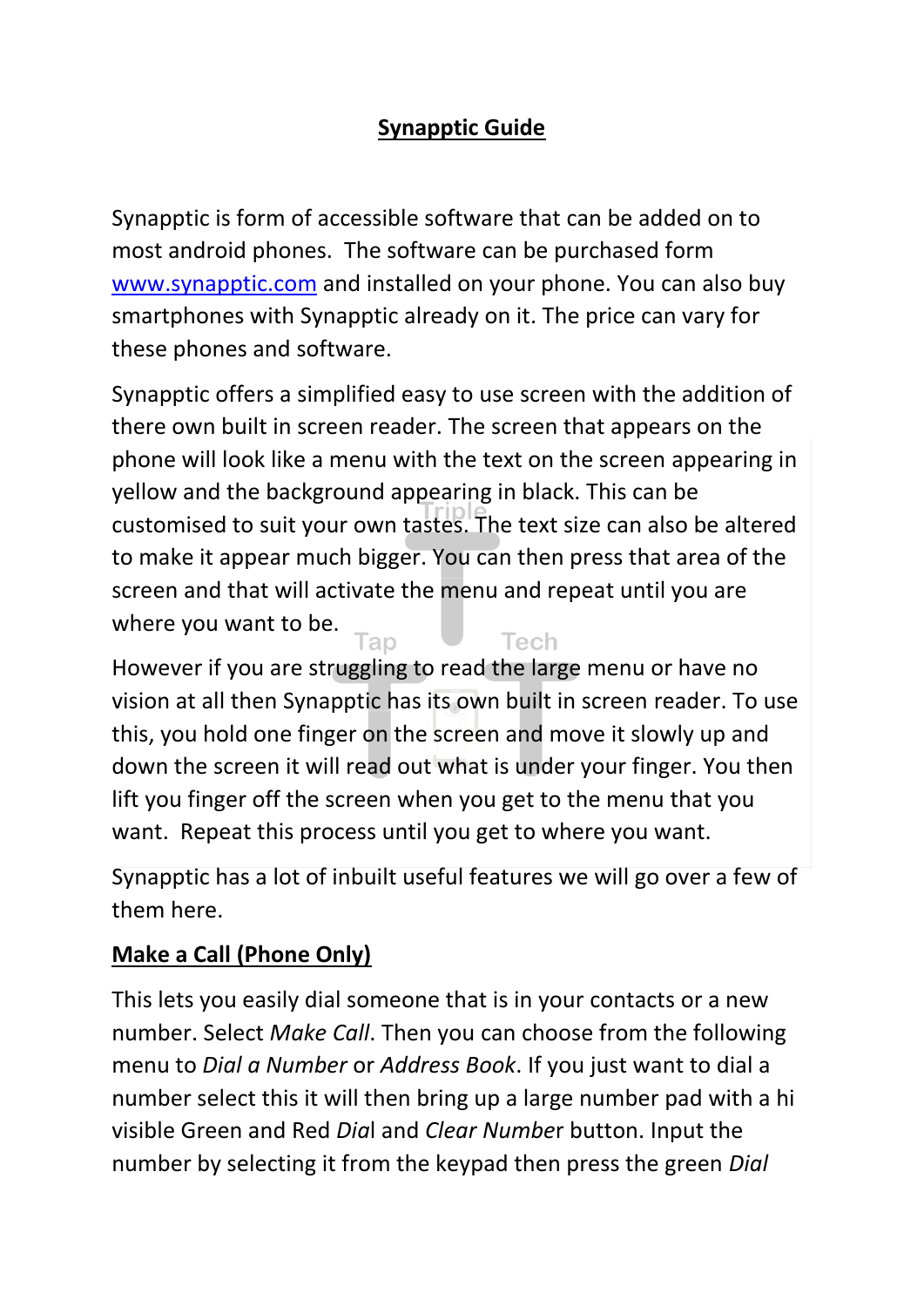*number* button. To call someone from your address book select *Address Book* then select the contact you want to dial.it will then call the person.

## **Text Message (Phone Only).**

To make a text message select *Text Messa*ge from the main menu then select *Compose New*. You can choose to *Type Number* or *Address Book*. Select one of these options to add a contact. It will then bring up a keyboard to type the message or if you press the *Speech Recognition Mode* button at the top right of the screen it will let you dictate your message. To do this select *Speak* and talk. When you are ready to send the message select the *Send* button,

To read a message select *All Messages* and select the message you wish to read. Next select *Read Message* and it will read the message back to you. If you select *Read All* at the top right hand of the screen it will read the message in full for you. Tech

#### **Magnifier.**

This can be found in the *Toolbox Menu.*

This will let you use your device as a digital magnifier. You can use the volume up and down buttons to increase and decrease the zoom level. When using the magnifier you can also change the colours of the fore ground and background by pressing the *Change Colour* button. Next you can turn on the LED flashlight if your device has one. Pressing this button again will turn it off. Lastly we have the *Freeze Image* button. This will freeze the frame and you can then adjust the zoom level to suit. To exit press the *Cancel / Go back*  button at the top left of the screen.

# **Reading Machine**.

This can be found in the *Toolbox Menu*.